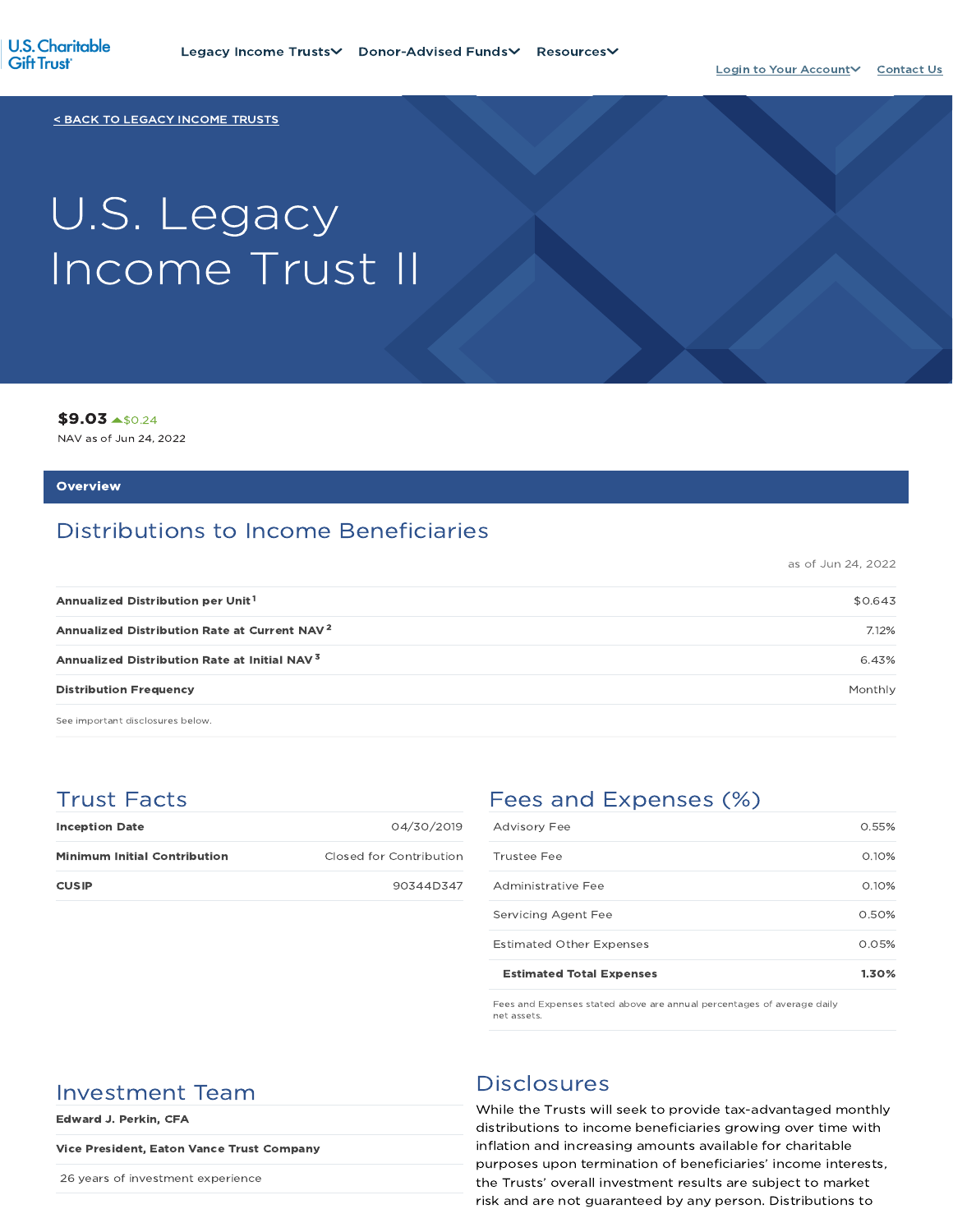| income beneficiaries may fluctuate with changes in economic<br>conditions, may not grow over time at rates consistent with |
|----------------------------------------------------------------------------------------------------------------------------|
| inflation and may decline. The tax character of distributed                                                                |
| Trust income may vary. The principal amount available for<br>charitable purposes upon termination of a Trust Account's     |
| income interests may be higher or lower than the value of the<br>Trust Account at initial funding.                         |
|                                                                                                                            |
|                                                                                                                            |
|                                                                                                                            |
|                                                                                                                            |
|                                                                                                                            |
|                                                                                                                            |
|                                                                                                                            |
|                                                                                                                            |
|                                                                                                                            |
|                                                                                                                            |
|                                                                                                                            |
|                                                                                                                            |

1. The Annualized Distribution per Unit is calculated by multiplying the current daily distribution per unit first by the number of days in the current month, then multiplying by twelve.

2. The Annualized Distribution Rate at Current NAV is calculated by dividing the Trust's current Annualized Distribution per Unit by the Trust's net asset value per unit (NAV) as of the prior business day. NAV is calculated by dividing the Trust's net assets by the number of units currently outstanding.

3. The Annualized Distribution Rate at Initial NAV is calculated by dividing the Trust's current Annualized Distribution per Unit by the Trust's initial NAV of \$10.00.

#### **Performance**

## Historical Total Returns (%)

as of Mar 31, 2022

|                                          |       |         |            |          |       |                          | Annualized                        |
|------------------------------------------|-------|---------|------------|----------|-------|--------------------------|-----------------------------------|
|                                          | 1 Mo. | 3 Mo.   | <b>YTD</b> | 1 Yr.    |       | 3 Yrs. 5 Yrs.            | Since Fund Inception <sup>4</sup> |
| 05/31/2022                               |       |         |            |          |       |                          |                                   |
| U.S. Legacy Income Trust II Total Return | 2.35  | $-3.20$ | $-10.68$   | $-5.79$  | 8.63  |                          | 5.54                              |
| <b>Income Return</b>                     | 0.55  | 1.64    | 2.69       | 6.04     | 6.50  | $\overline{\phantom{0}}$ | 6.50                              |
| <b>Principal Return</b>                  | 1.79  | $-4.76$ | $-13.02$   | $-11.16$ | 2.00  |                          | $-0.90$                           |
| <b>Common Trust</b>                      | 2.46  | $-2.88$ | $-10.16$   | $-4.53$  | 10.05 | $\overline{\phantom{0}}$ | 6.92                              |
| MSCI World Index <sup>5</sup>            | 0.08  | $-5.72$ | $-12.97$   | $-4.82$  | 12.64 | 9.72                     | 10.13                             |
| 40% MSCI USA / 60% MSCI World ex USA 6   | 0.39  | $-5.28$ | $-11.85$   | $-6.48$  | 10.56 | 7.91                     | 8.29                              |
| 03/31/2022                               |       |         |            |          |       |                          |                                   |
| U.S. Legacy Income Trust II Total Return | 1.32  | $-6.51$ | $-6.51$    | 5.05     |       |                          | 7.53                              |
| <b>Income Return</b>                     | 0.52  | 1.55    | 1.55       | 5.85     |       |                          | 6.48                              |
| <b>Principal Return</b>                  | 0.80  | $-7.94$ | $-7.94$    | $-0.75$  |       |                          | 0.99                              |
| <b>Common Trust</b>                      | 1.44  | $-6.17$ | $-6.17$    | 6.45     |       |                          | 8.95                              |
| MSCI World Index <sup>5</sup>            | 2.74  | $-5.15$ | $-5.15$    | 10.12    | 14.96 | 12.42                    | 14.05                             |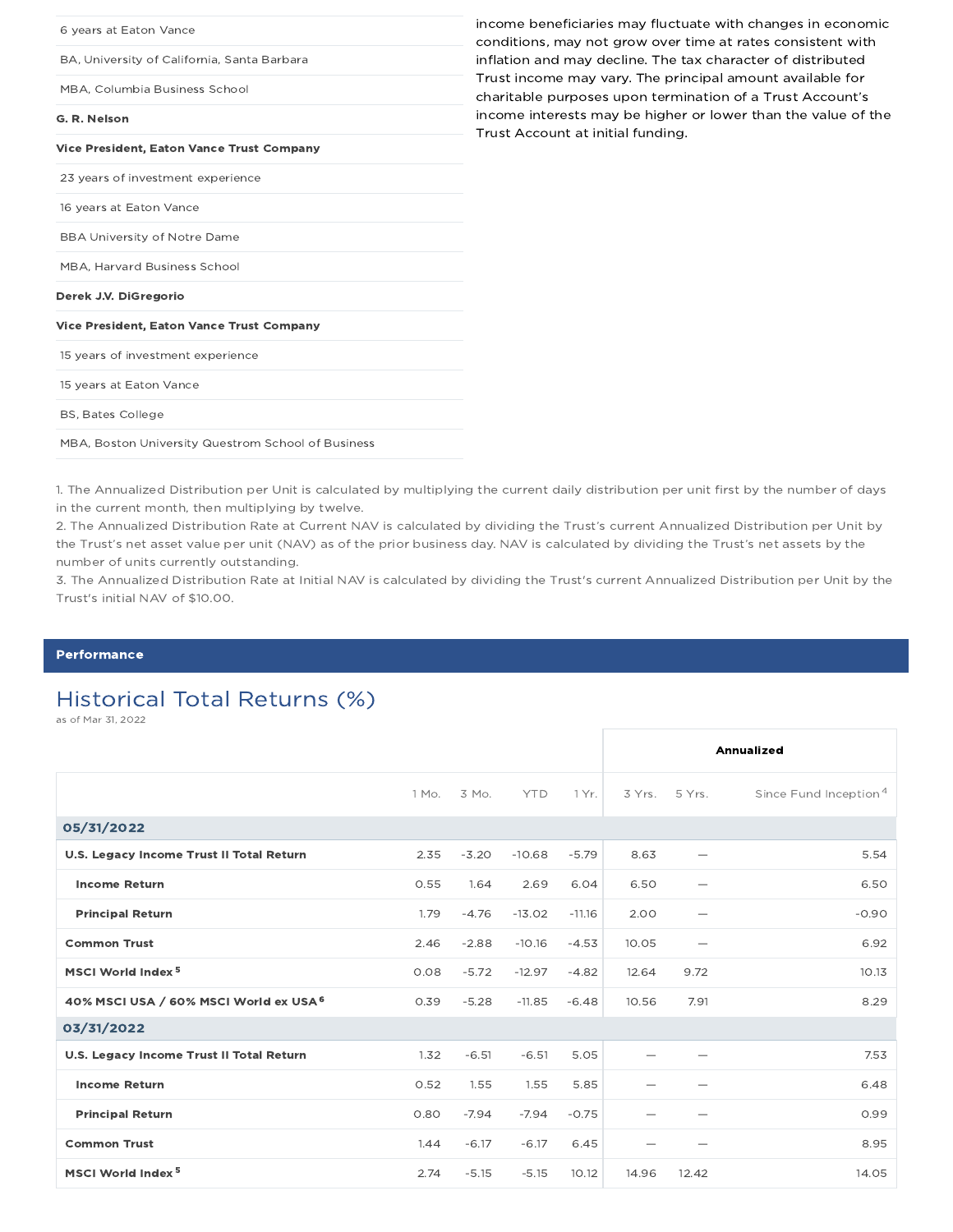|                                        |                 |       |      |                     |       | Annualized           |
|----------------------------------------|-----------------|-------|------|---------------------|-------|----------------------|
|                                        | 1 Mo. 3 Mo. YTD |       |      | 1 Yr. 3 Yrs. 5 Yrs. |       | Since Fund Inception |
| 40% MSCI USA / 60% MSCI World ex USA 6 | $2.09 - 5.00$   | -5.00 | 7.25 | 12.48               | 10.46 | 11.61                |

The U.S. Legacy Income Trust II (the Trust) is no longer offered and does not accept new contributions. The Trust invests through <sup>a</sup> common trust (Common Trust) which was incepted on 04/30/2019. Past performance is no guarantee of future results. Performance is for the stated time periods only; due to market volatility, the Trust's and the Common Trust's current performance may be lower or higher than quoted. Total Return for the Trust and the Common Trust is calculated by determining the percentage change in net asset value (NAV) with all distributions reinvested. Performance for the time periods less than or equal to or year is cumulative. Income Return represents the portion of Total Return attributable to distributions. Principal Return represents the portion of Total Return attributable to change in NAV. Total Return and Income Return are stated net of foreign taxes on dividends received on non-U.S. investments. Trust income beneficiaries are generally eligible to receive <sup>a</sup> federal income tax credit or an itemized deduction for their attributable share of unrecovered foreign withholding tax. Please see the below schedule of available federal income tax credits for foreign taxes paid.

The Fund leverages two distinct approaches: dividend-capture trading (focused primarily on non-U.S. equities) and <sup>a</sup> core equity approach (focused on U.S. equities). The long-term target allocation for the Fund is 60% non-U.S. equities and 40% U.S. equities. Allocations will vary over time depending on factors such as portfolio income needs, dividend seasonality, risk management, and other factors. The Fund typically holds 140-200 holdings with <sup>a</sup> maximum position size of 3%. In addition to other risk management practices, the Fund manages weightings and tracking error on an industry and country basis.

## NAV History

| Date         | <b>NAV</b> | NAV Change |
|--------------|------------|------------|
| Jun 24, 2022 | \$9.03     | \$0.24     |
| Jun 23, 2022 | \$8.78     | \$0.02     |
| Jun 22, 2022 | \$8.76     | $-$0.07$   |
| Jun 21, 2022 | \$8.83     | \$0.15     |
| Jun 17, 2022 | \$8.69     | $-$0.04$   |
| Jun 16, 2022 | \$8.73     | $-$0.21$   |
| Jun 15, 2022 | \$8.94     | \$0.17     |
| Jun 14, 2022 | \$8.78     | $-$0.06$   |
| Jun 13, 2022 | \$8.83     | $-$0.32$   |
| Jun 10, 2022 | \$9.16     | $-$0.28$   |
| Jun 09, 2022 | \$9.44     | $-$0.21$   |
| Jun 08, 2022 | \$9.65     | $-$0.13$   |
| Jun 07, 2022 | \$9.78     | \$0.06     |
| Jun 06, 2022 | \$9.72     | \$0.04     |
| Jun 03, 2022 | \$9.68     | $-$0.13$   |
| Jun 02, 2022 | \$9.81     | \$0.16     |
| Jun 01, 2022 | \$9.66     | $-$0.07$   |
| May 31, 2022 | \$9.72     | $-$0.05$   |
| May 27, 2022 | \$9.77     | \$0.17     |
| May 26, 2022 | \$9.61     | \$0.18     |
| May 25, 2022 | \$9.43     | \$0.06     |
| May 24, 2022 | \$9.37     | $-$0.08$   |
| May 23, 2022 | \$9.45     | \$0.20     |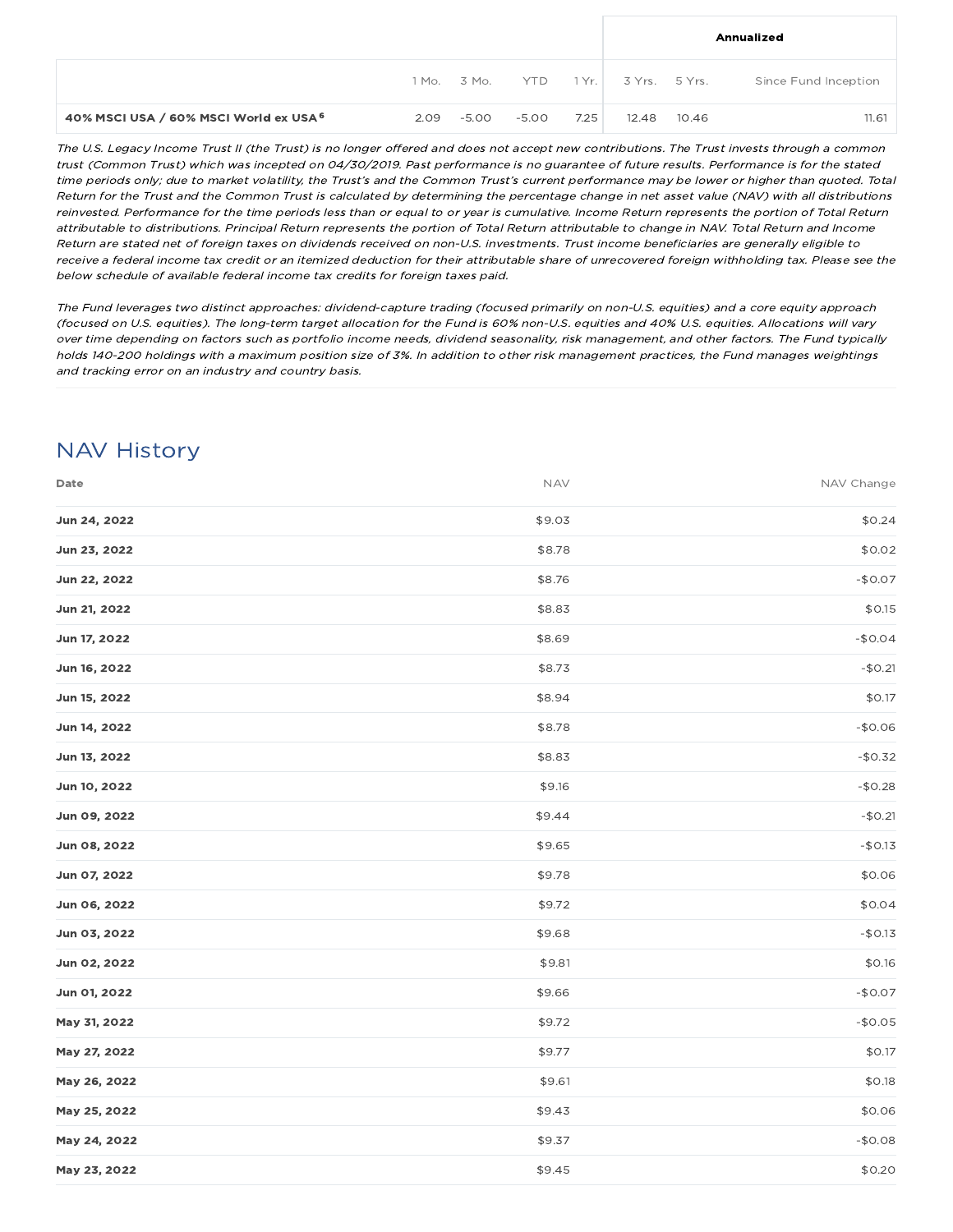## Distribution History

Ex-Date Distribution

| May 31, 2022    | \$0.05357 |
|-----------------|-----------|
| Apr 29, 2022    | \$0.05357 |
| Mar 31, 2022    | \$0.05357 |
| Feb 28, 2022    | \$0.05357 |
| Jan 31, 2022    | \$0.05357 |
| Dec 31, 2021    | \$0.05025 |
| Nov 30, 2021    | \$0.05025 |
| Oct 29, 2021    | \$0.05025 |
| Sep 30, 2021    | \$0.05025 |
| Aug 31, 2021    | \$0.05025 |
| <b>View All</b> |           |

## Foreign Tax Credit History

| <b>Tax Year</b> | Foreign Tax Credit <sup>7</sup> |
|-----------------|---------------------------------|
| 20194           | \$0.051                         |
| 2020            | \$0.088                         |

4. For the partial-year period from the Trust's inception on April 30, 2019.

5. MSCI World Index is an unmanaged index of equity securities in the developed markets. Unless otherwise stated, index returns do not reflect the effect of any applicable sales charges, commissions, expenses, taxes or leverage, as applicable. It is not possible to invest directly in an index. Historical performance of the index illustrates market trends and does not represent the past or future performance of the Trust. Returns of the MSCI World Index are stated net of foreign withholding taxes. Source: MSCI. MSCI data may not be reproduced or used for any other purpose. MSCI provides no warranties, has not prepared or approved this report, and has no liability hereunder.

6. The MSCI USA Index is a free float-adjusted market capitalization index that is designed to measure large and midcap U.S. equity market performance. MSCI World ex USA Index is an unmanaged index of equity securities in the developed markets, excluding the United States. Unless otherwise stated, index returns do not reflect the effect of any applicable sales charges, commissions, expenses, taxes or leverage, as applicable. It is not possible to invest directly in an index. Historical performance of the index illustrates market trends and does not represent the past or future performance of the Trust. Returns of the MSCI indexes are stated net of foreign withholding taxes. Source: MSCI. MSCI data may not be reproduced or used for any other purpose. MSCI provides no warranties, has not prepared or approved this report, and has no liability hereunder.

7. The indicated foreign tax credit represents the federal income tax credit for foreign taxes paid that was available to a Trust account income beneficiary for units of the Trust held the entire period.

#### Literature

### **Literature**

U.S. Legacy Income Trusts Investment Overview Download - Last updated: Mar 31, 2022

Legacy Income Common Trust Fund Financial Statement and Auditors' Report Download - Last updated: Dec 31, 2021